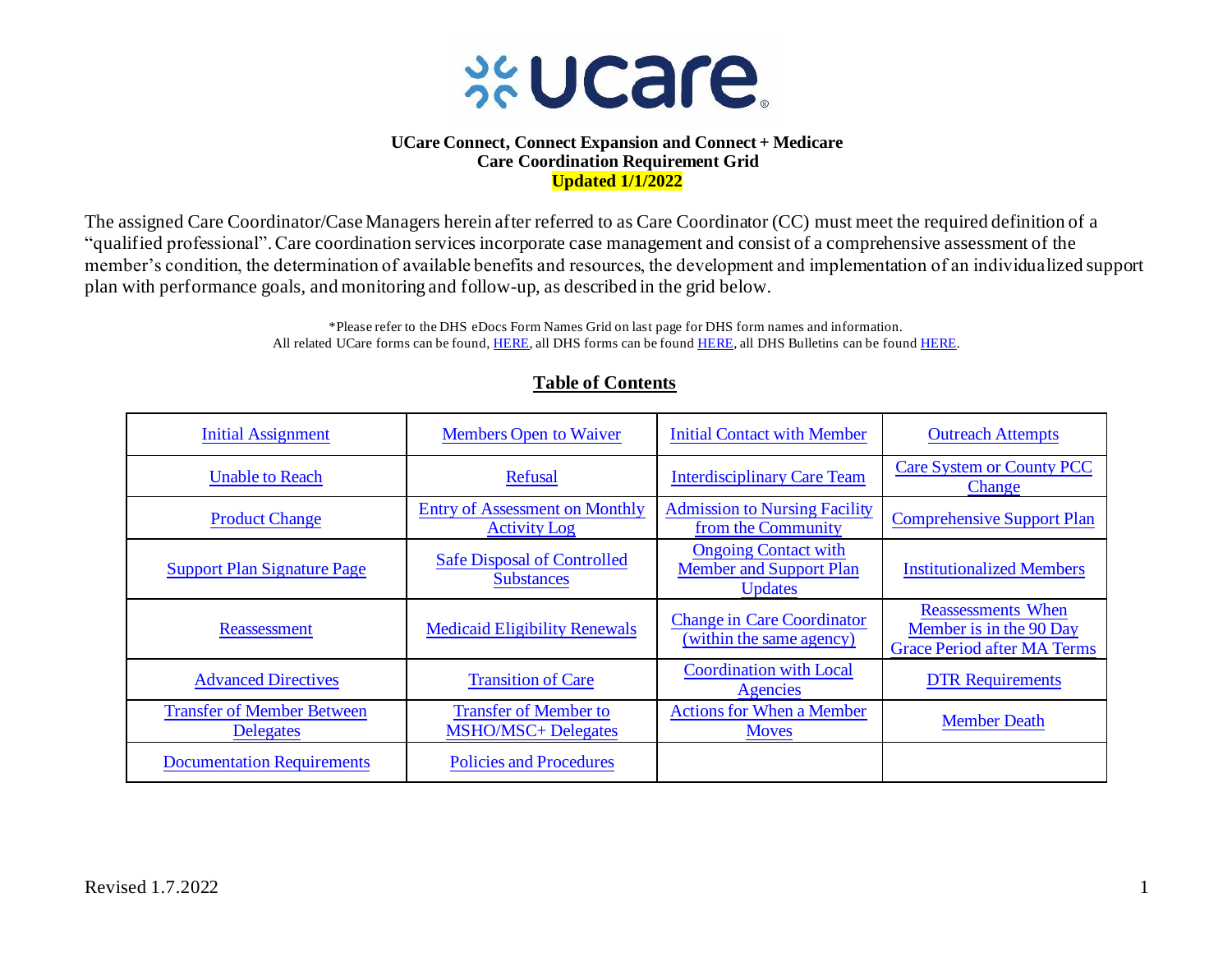

<span id="page-1-3"></span><span id="page-1-2"></span><span id="page-1-1"></span><span id="page-1-0"></span>

|                                       | <b>Connect</b><br><b>Connect Expansion</b><br><b>Connect + Medicare</b>                                                                                                                                                                                                                                                                                                                              |
|---------------------------------------|------------------------------------------------------------------------------------------------------------------------------------------------------------------------------------------------------------------------------------------------------------------------------------------------------------------------------------------------------------------------------------------------------|
| <b>Initial</b><br><b>Assignment</b>   | UCare provides the member with a care navigator welcome letter within 10 calendar days of initial assignment.<br>Initial assignment is the first day the delegate receives the enrollment roster.<br>$\bullet$<br>Upon receiving the enrollment roster, the CC is required to:                                                                                                                       |
|                                       | Look each member up in MN-ITS to determine waiver status.<br>$\bullet$<br>Complete a HRA and Support Plan, then return members to UCare via the Monthly Activity Log if the member is<br>$\bullet$<br>open to a waiver, Mental Health TCM, or the member is institutionalized. **Do not initiate care coordination for<br>these members.**                                                           |
|                                       | MEMBERS ENROLLED IN CONNECT AND CONNECT + MEDICARE ARE REQUIRED TO BE<br>$\circ$<br><b>OFFERED A FACE-TO-FACE HRA REGARDLESS OF WAIVER STATUS.</b>                                                                                                                                                                                                                                                   |
| <b>Members</b> open<br>to waiver      | Members open to a waiver (BI, CAC, CADI, DD) should be returned to UCare via the Monthly Activity Log.<br>If the CC believes care coordination services should be provided despite the member being open to a waiver and<br>Mental Health TCM, a UCare Care Coordination Referral form must be submitted to UCare for review and approval                                                            |
| <b>Initial Contact</b><br>with Member | For newly enrolled members, the CC is required to:<br>o Send the Case Management Welcome Letter should within 10 days of enrollment<br>Complete the HRA with the member within 60 days of enrollment<br>$\circ$<br>• Document a minimum of 4 actionable* attempts to reach the member within 60 days of enrollment<br>Complete the Support Plan within 30 days of the HRA being completed<br>$\circ$ |
|                                       | *"Actionable" means communication that the member can act upon such as a voicemail left at a known number for the<br>member or mailing a letter to a known address for the member                                                                                                                                                                                                                    |
|                                       | A good faith effort should be made to obtain a working phone number for the member. (Sending the "Case"<br>Management Welcome Letter" is not considered an attempt to contact the member).                                                                                                                                                                                                           |
| Outreach<br><b>Attempts</b>           | The CC is required to:<br>HRAs (Initial and Reassessment)<br>4 actionable contact attempts must be made, if unable to reach member<br>$\circ$                                                                                                                                                                                                                                                        |
|                                       | o For example: 3 phone calls and 1 letter<br>6-month check in<br>o 4 actionable contact attempts must be made, if unable to reach member.                                                                                                                                                                                                                                                            |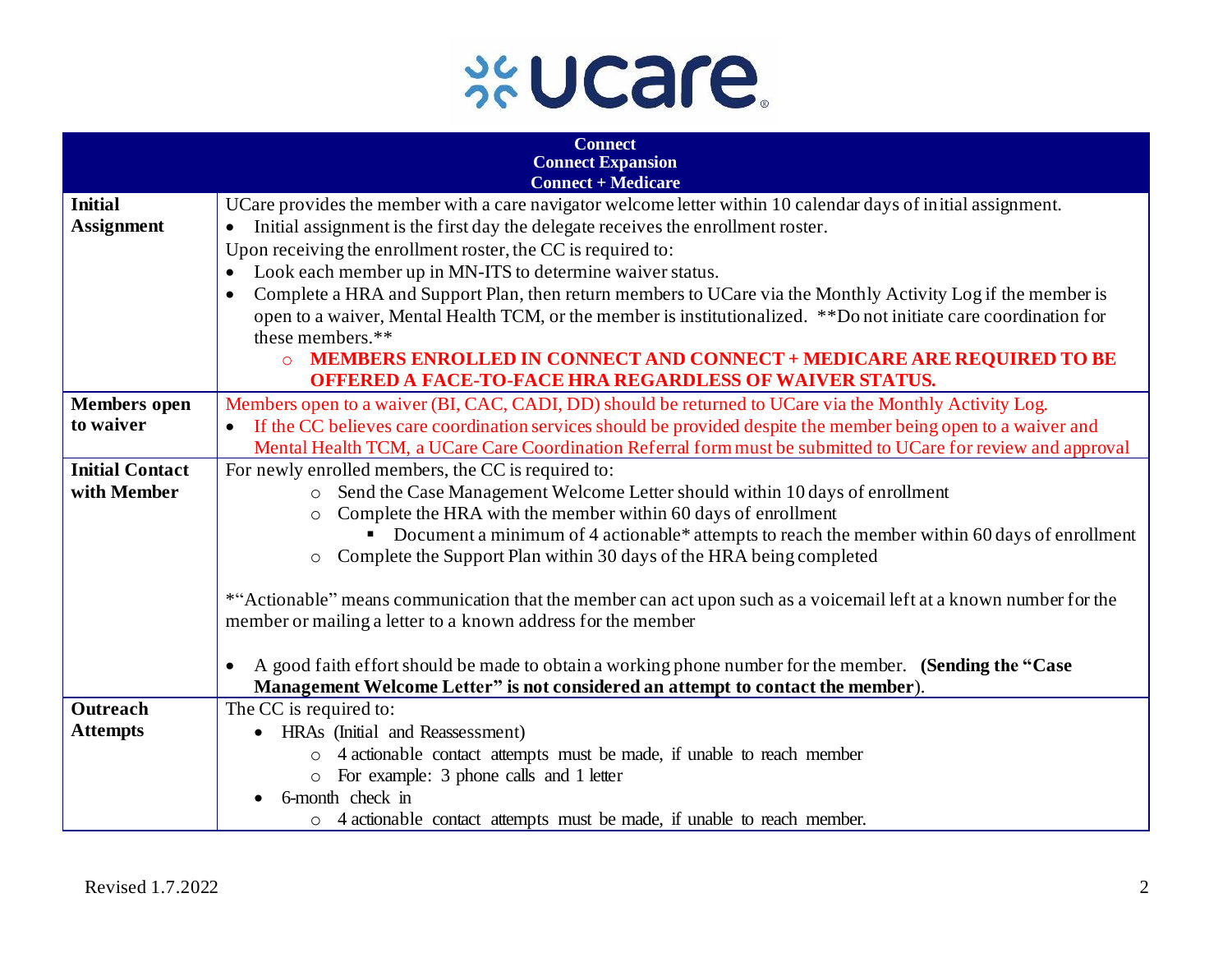## **xucare**.

<span id="page-2-3"></span><span id="page-2-2"></span><span id="page-2-1"></span><span id="page-2-0"></span>

|                          | <b>Connect</b>                                                                                                                               |
|--------------------------|----------------------------------------------------------------------------------------------------------------------------------------------|
|                          | <b>Connect Expansion</b>                                                                                                                     |
|                          | <b>Connect + Medicare</b>                                                                                                                    |
|                          | For example: 3 phone calls and 1 letter<br>$\circ$                                                                                           |
|                          | Support Plan<br>4 actionable contact attempts must be made, if unable to reach member                                                        |
|                          | o For example: 3 phone calls and 1 letter                                                                                                    |
|                          | Transition of Care (TOC)                                                                                                                     |
|                          | 4 actionable contact attempts must be made, if unable to reach member<br>$\circ$                                                             |
|                          | For example: 3 phone calls and 1 letter                                                                                                      |
| <b>Unable to Reach</b>   | If the CC is unable to contact the member within 60 days of the enrollment date, or WITHIN 365 days from the previous                        |
|                          | year's completed HRA or initial enrollment date, the CC is required to:                                                                      |
|                          | Enter an unable to reach in MMIS with the activity date as the date the CC made the final contact attempt $(4th$                             |
|                          | outreach attempt).                                                                                                                           |
|                          | Complete Unable to Reach Support Plan<br>$\bullet$                                                                                           |
|                          | Send a copy of the Provider Engagement Letter to the PCP.<br>$\bullet$                                                                       |
|                          | Add the member to the Monthly Activity Log as unable to reach and return to UCare by the 15 <sup>th</sup> day of the following<br>$\bullet$  |
|                          | month.                                                                                                                                       |
| <b>Refusal</b>           | If the member refuses an assessment within 60 days of the enrollment date, or WITHIN 365 days from the last                                  |
|                          | assessment or initial enrollment date, the CC is required to:                                                                                |
|                          | Enter a refusal in MMIS with the activity date as the date the CC spoke to the member.<br>$\bullet$                                          |
|                          | Complete Refusal Support Plan<br>$\bullet$                                                                                                   |
|                          | Send a copy of the Provider Engagement Letter to the PCP.<br>$\bullet$                                                                       |
|                          | Send the Member Refusal Letter to the member.                                                                                                |
|                          | Add the member to the Monthly Activity Log as a refusal and return to UCare by the 15 <sup>th</sup> day of the following month.<br>$\bullet$ |
| <b>Interdisciplinary</b> | At a minimum, the ICT includes the care coordinator, the member and/or member's family/authorized representative,                            |
| <b>Care Team</b>         | caregiver (as applicable), and the PCP. ICT members may also include any and all other health and service providers as                       |
| (ICT)                    | needed, as long as they are involved in the member's care for current health problems. These may include but are not                         |
|                          | limited to: specialty care providers, social workers; mental health providers; nursing facility staff; and others performing a               |
|                          | variety of specialized functions designed to meet the member's physical, emotional, and psychological needs.                                 |
| Care System or           | The CC completes the following:                                                                                                              |
| <b>County Primary</b>    | • Confirm member has an established PCC                                                                                                      |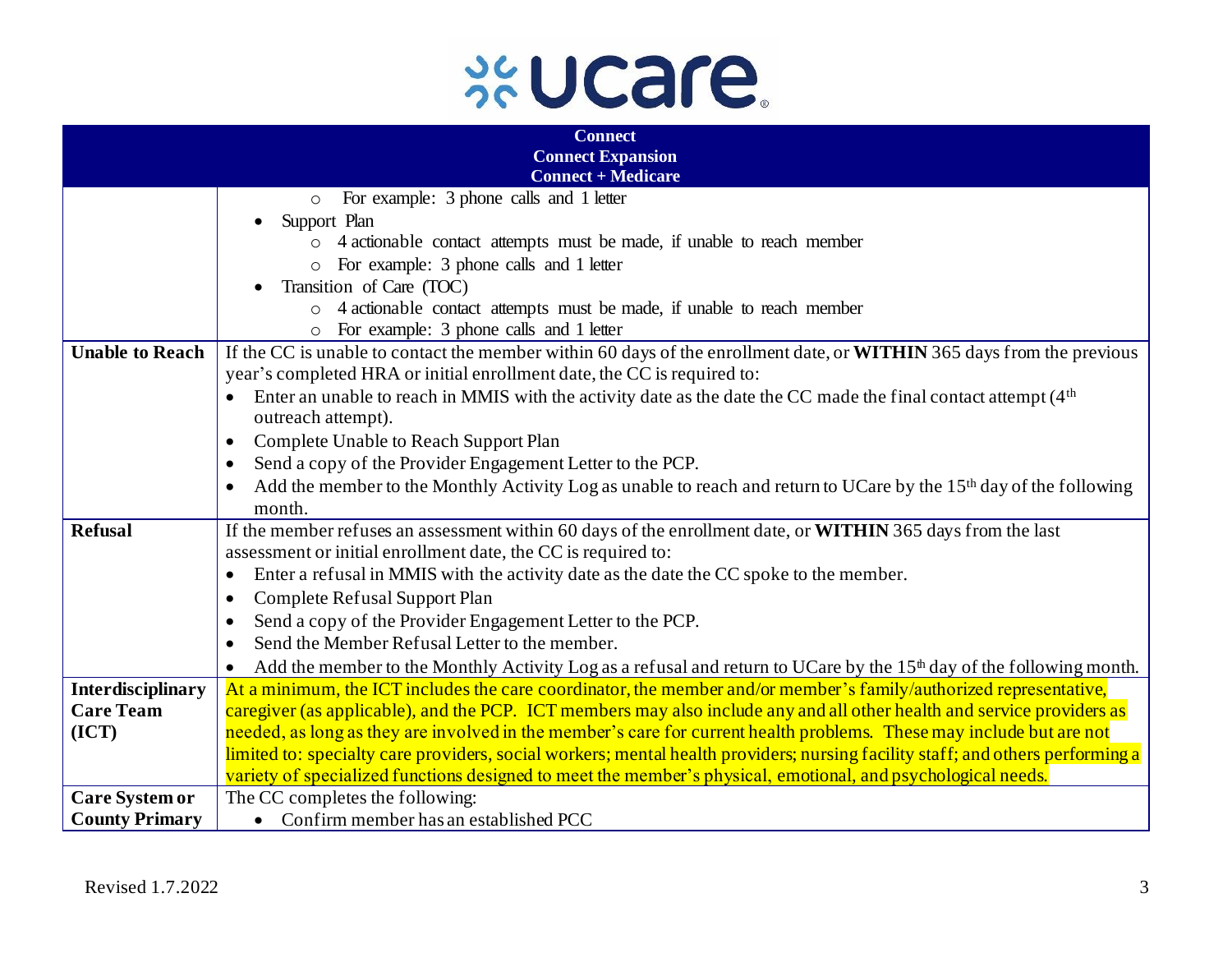

<span id="page-3-2"></span><span id="page-3-1"></span><span id="page-3-0"></span>

| <b>Connect</b><br><b>Connect Expansion</b> |                                                                                                                                                              |
|--------------------------------------------|--------------------------------------------------------------------------------------------------------------------------------------------------------------|
|                                            | <b>Connect + Medicare</b>                                                                                                                                    |
| <b>Care Clinic</b>                         | Ensure PCC is reflected correctly on the care coordination enrollment roster.                                                                                |
| <b>Change (PCC)</b>                        | If the care coordination enrollment roster does not reflect the correct PCC the CC must submit a Primary<br>$\circ$                                          |
|                                            | Care Clinic (PCC) Change Request form and submit it to UCare.                                                                                                |
|                                            | Submit to UCare no later than the 24 <sup>th</sup> day of the month to ensure the change will be made the                                                    |
|                                            | following month.                                                                                                                                             |
|                                            | If the member states they plan to establish care with a new PCC, the CC works with the member in<br>$\circ$<br>scheduling the appointment to establish care. |
|                                            | Ensure the PCC is in UCare's provider network, if not, the current CC should work with the                                                                   |
|                                            | member to establish care at an in-network provider, prior to completing a PCC change form.                                                                   |
| <b>Product Change-</b>                     | If there is a change in CC due to a product change, the existing (sending) CC is required to:                                                                |
| when a member                              | Send a copy of the current HRA, Support Plan, and relevant case notes to the new (receiving) CC.                                                             |
| moves from                                 |                                                                                                                                                              |
| <b>Connect to</b>                          | The CC is required to:                                                                                                                                       |
| Connect +                                  | Provide the member with the name and telephone number of the new CC within 10 days of the assignment if the CC                                               |
| <b>Medicare or vice</b>                    | has changed. This may be done by phone or letter (using the approved letter on UCare's website), and must be                                                 |
| versa.                                     | documented in the member record.                                                                                                                             |
|                                            | Obtain, and review the current HRA and update the Support Plan received from the previous (sending) CC. Update<br>$\bullet$                                  |
|                                            | Support Plan as appropriate.                                                                                                                                 |
|                                            | Complete the Transitional Health Risk Assessment form and attach to the most current HRA. This may be conducted<br>$\bullet$                                 |
|                                            | via phone or in person.                                                                                                                                      |
|                                            | If unable to obtain a completed HRA and Support Plan that was completed within the last 365 days, or if there has<br>$\bullet$                               |
|                                            | been a change in condition, the CC is required to complete a new HRA and Support Plan face-to-face.                                                          |
|                                            | Enter the assessment into MMIS within 30 calendar days of the assessment completion date.<br>$\bullet$                                                       |
|                                            | Enter all assessments on the Monthly Activity Log.<br>$\bullet$                                                                                              |
| Entry of                                   | The CC is required to:                                                                                                                                       |
| Assessments on                             | Enter all assessments, unable to reach and refusals on the Monthly Activity Log.<br>$\bullet$                                                                |
| <b>Monthly Activity</b><br>Log             | Submit the Monthly Activity Log to connectintake@ucare.org by the 15 <sup>th</sup> calendar day of the following month.<br>$\bullet$                         |
| <b>Admission to a</b>                      | If a member is admitted to a Nursing Facility and their stay is expected to be less than 90 days, keep the member open to                                    |
| <b>Nursing Facility</b>                    | care coordination. Once the member is admitted for greater than 90 days, the CC is required to return the member to                                          |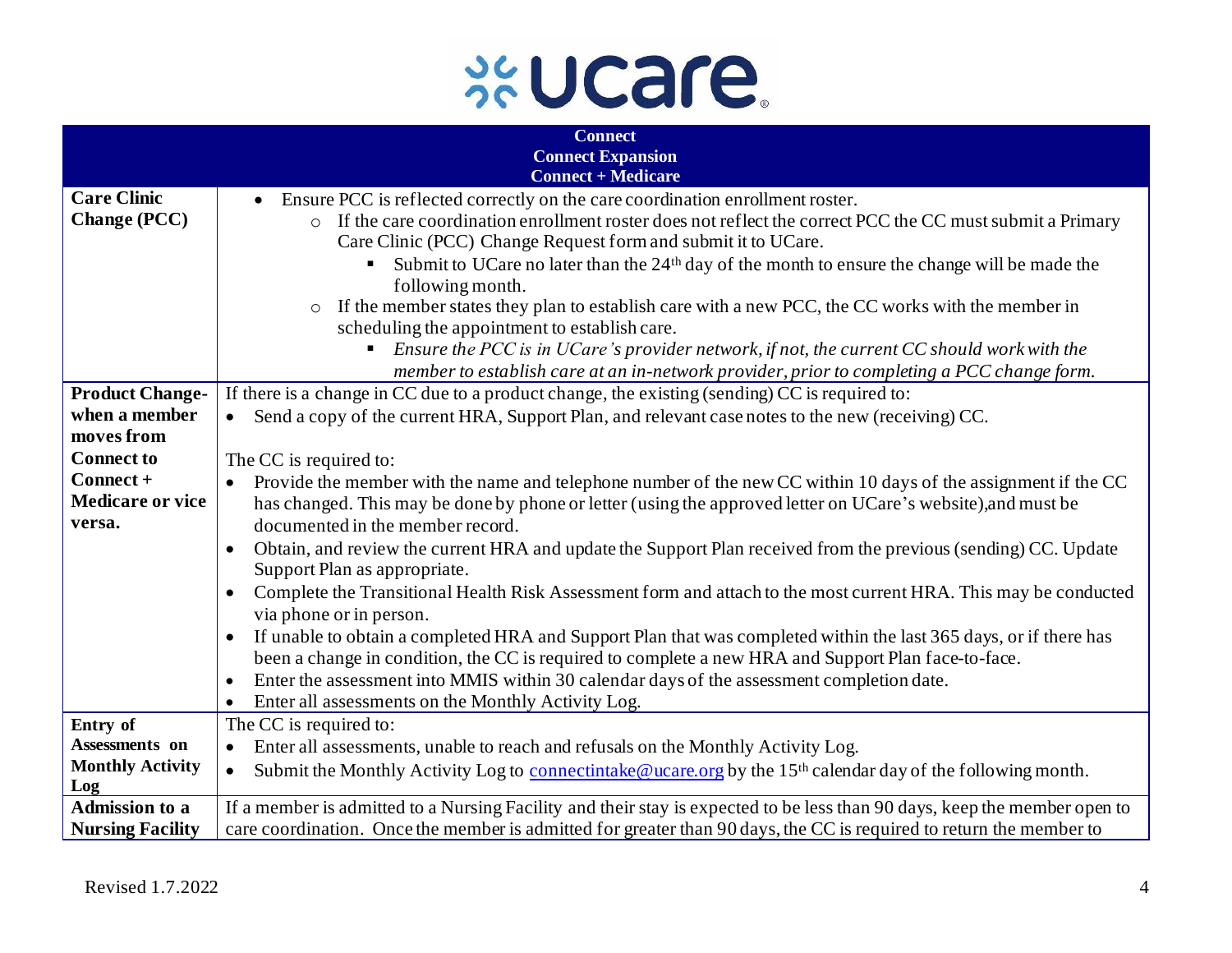## **xucare**.

<span id="page-4-0"></span>

| <b>Connect</b>      |                                                                                                                                    |
|---------------------|------------------------------------------------------------------------------------------------------------------------------------|
|                     | <b>Connect Expansion</b>                                                                                                           |
|                     | <b>Connect + Medicare</b>                                                                                                          |
| from the            | UCare via the Monthly Activity Log.                                                                                                |
| <b>Community</b>    | <b>UCare Responsibilities:</b>                                                                                                     |
|                     | Complete all Preadmission Screening and Resident Review (PASRR) activities.<br>$\bullet$                                           |
|                     | Notify the delegate when a PASRR is received.                                                                                      |
|                     | CC Responsibilities:                                                                                                               |
|                     | • Monitor the daily authorization report for admissions.                                                                           |
|                     | Assist with transitions and complete a TOC log.                                                                                    |
| Comprehensive       | The CC is required to:                                                                                                             |
| <b>Support Plan</b> | Develop a person-centered Support Plan within 30 days of the HRA completion date.<br>$\bullet$                                     |
|                     | Maintain a record of the assessment and Support Plan in the member's case file.                                                    |
|                     | Share the assessment and Support Plan information with UCare upon request<br>$\bullet$                                             |
|                     | Share the Support plan with ALL member's Interdisciplinary Care Team (ICT), including the member and PCP at a                      |
|                     | minimum                                                                                                                            |
|                     | o Document ALL members of the ICT (refer to ICT section above for definition of ICT)                                               |
|                     | The CC develops the person-centered Support Plan. The Support Plan is based on the information collected through the               |
|                     | HRA with the member or authorized representative/legal guardian, and includes:                                                     |
|                     | Input from the member and/or family members, the member's authorized health care decision maker, Primary Care<br>$\bullet$         |
|                     | Physician (PCP), and other interdisciplinary care team members.                                                                    |
|                     | Person-centered member problem list/needs.<br>$\bullet$                                                                            |
|                     | Discussion of service back-up plan.<br>$\bullet$                                                                                   |
|                     | Prioritized person-centered member goals.<br>$\bullet$                                                                             |
|                     | At least one goal must be considered "high" priority level.<br>$\circ$                                                             |
|                     | ALL SUPPORT PLANS, INCLUDING UNABLE TO REACH AND REFUSAL SUPPORT                                                                   |
|                     | PLANS, REQUIRE AT LEAST ONE "HIGH" PRIORITY LEVEL GOAL.                                                                            |
|                     | Member driven interventions to address medical, psychosocial, cognitive, mental health, functional, and other service<br>$\bullet$ |
|                     | needs of the member.                                                                                                               |
|                     | Measurable outcomes (must be monitored and revised every 6 months at a minimum) with a target achievement date<br>$\bullet$        |
|                     | identified by month/year.                                                                                                          |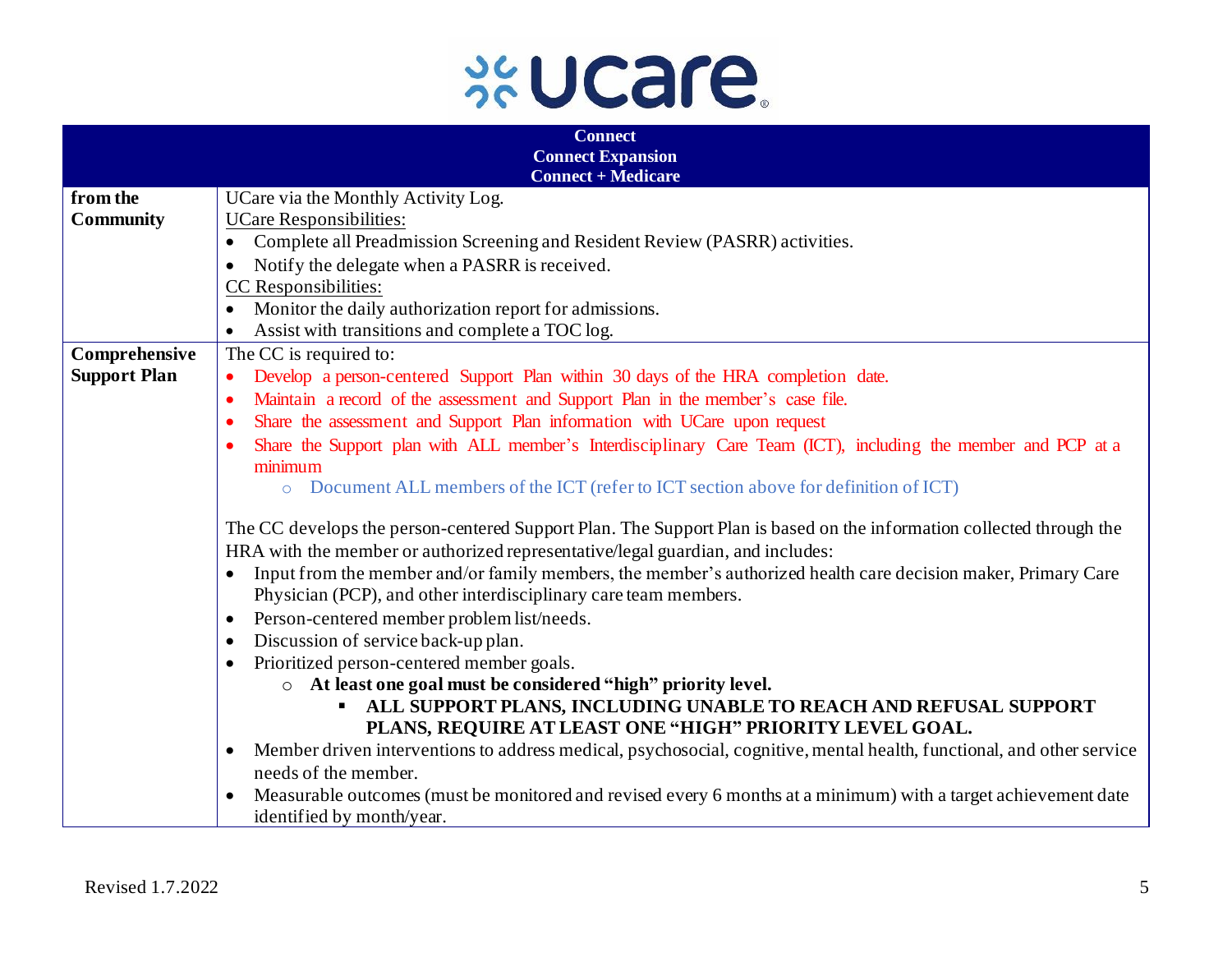

<span id="page-5-1"></span><span id="page-5-0"></span>

| <b>Connect</b>                               |                                                                                                                                                                                                                                                                                                                                                                                                                                                                                                                                                                                                                                                                                                                                                                                                                                                                                                                                                                                                                                                                                                                                                                                                                                                                                                                                                                                                                                                                                                                                                                                                                                               |
|----------------------------------------------|-----------------------------------------------------------------------------------------------------------------------------------------------------------------------------------------------------------------------------------------------------------------------------------------------------------------------------------------------------------------------------------------------------------------------------------------------------------------------------------------------------------------------------------------------------------------------------------------------------------------------------------------------------------------------------------------------------------------------------------------------------------------------------------------------------------------------------------------------------------------------------------------------------------------------------------------------------------------------------------------------------------------------------------------------------------------------------------------------------------------------------------------------------------------------------------------------------------------------------------------------------------------------------------------------------------------------------------------------------------------------------------------------------------------------------------------------------------------------------------------------------------------------------------------------------------------------------------------------------------------------------------------------|
|                                              | <b>Connect Expansion</b><br><b>Connect + Medicare</b>                                                                                                                                                                                                                                                                                                                                                                                                                                                                                                                                                                                                                                                                                                                                                                                                                                                                                                                                                                                                                                                                                                                                                                                                                                                                                                                                                                                                                                                                                                                                                                                         |
| <b>Support Plan</b><br><b>Signature Page</b> | Outcomes should be written as SMART goals- (Specific, Measurable, Attainable, Realistic, and Time-bound).<br>$\bullet$<br>Complete the Support Plan in its entirety including the sections on safety plan, emergency plan and evacuation plan<br>$\bullet$<br>whether or not the member accepts services.<br>Document all members of the ICT, including PCP, CC, member and other specialists involved in the member's care<br>$\bullet$<br>Refer to ICT section above for definition of ICT.<br>The CC is required to:<br>Send the Support Plan to the member/authorized representative within 30 calendar days of the HRA completion.<br>$\bullet$<br>$\circ$ Day 1 is the date the HRA is completed.<br>Send a copy of the Support Plan to the member's PCP and all members of the Interdisciplinary Care Team (as<br>$\bullet$<br>applicable) on an annual basis.<br>Communicate updates and changes in the member's condition to the PCP and Interdisciplinary Care Team.<br>The CC is required to:<br>Obtain a signature from the member or authorized representative on the Support Plan to document that they have<br>discussed their support plan with their CC.<br>o The Support Plan is not considered valid unless signed by the member or authorized representative.<br>If the signature page is mailed to the member to obtain the signature, document the date of when the signature page<br>$\bullet$<br>was sent<br>The CC is required to conduct at least one follow up attempt by phone within 2 weeks of the signature page<br>$\circ$<br>being sent to the member if the signature page has not been returned to the CC. |
| <b>Safe Disposal of</b>                      | • Document the date the follow up attempt was made.<br>The CC is required to:                                                                                                                                                                                                                                                                                                                                                                                                                                                                                                                                                                                                                                                                                                                                                                                                                                                                                                                                                                                                                                                                                                                                                                                                                                                                                                                                                                                                                                                                                                                                                                 |
| <b>Controlled</b>                            | Complete the "UCare Safe Medication Disposal" form found on the UCare website, including manually<br>$\overline{\bigcirc}$                                                                                                                                                                                                                                                                                                                                                                                                                                                                                                                                                                                                                                                                                                                                                                                                                                                                                                                                                                                                                                                                                                                                                                                                                                                                                                                                                                                                                                                                                                                    |
| <b>Substances</b>                            | adding two community drop off sites closest to the member's location.<br>Document the discussion of controlled substances and safe disposal including the member was provided the<br>$\circ$                                                                                                                                                                                                                                                                                                                                                                                                                                                                                                                                                                                                                                                                                                                                                                                                                                                                                                                                                                                                                                                                                                                                                                                                                                                                                                                                                                                                                                                  |
|                                              | "UCare Safe Medication Disposal" leave behind document. This documentation should be added as free text<br>in the medication section of the HRA and/or Support Plan.                                                                                                                                                                                                                                                                                                                                                                                                                                                                                                                                                                                                                                                                                                                                                                                                                                                                                                                                                                                                                                                                                                                                                                                                                                                                                                                                                                                                                                                                          |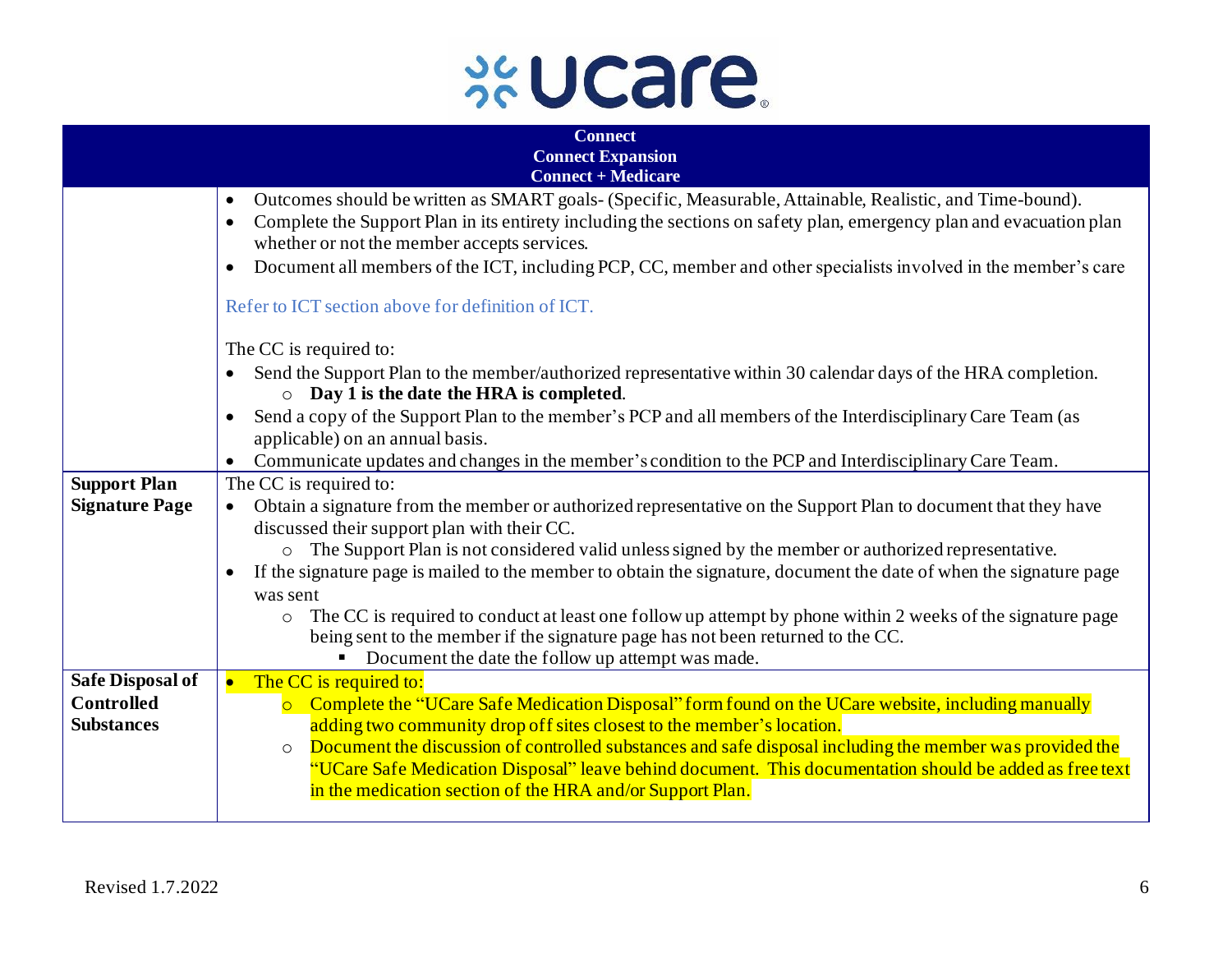

<span id="page-6-1"></span><span id="page-6-0"></span>

| <b>Connect</b>           |                                                                                                                                                                                                 |  |
|--------------------------|-------------------------------------------------------------------------------------------------------------------------------------------------------------------------------------------------|--|
|                          | <b>Connect Expansion</b>                                                                                                                                                                        |  |
| <b>Ongoing Contact</b>   | <b>Connect + Medicare</b><br>The CC is required to:                                                                                                                                             |  |
| with Member              | Maintain ongoing contact or check-in with the member at a minimum of every 6 months to update the Support<br>$\bullet$                                                                          |  |
| and Support              | Plan which includes:                                                                                                                                                                            |  |
| <b>Plan Updates</b>      | o Documenting the monitoring of progress or goal revisions (with date).                                                                                                                         |  |
|                          | Contact may be completed by phone or face-to-face (refer to contact attempt requirements in the<br>"unable to reach or refusal" section).                                                       |  |
|                          | Return the member to UCare via the Monthly Activity Log if any of the following occur:<br>$\bullet$                                                                                             |  |
|                          | The CC is unable to reach the member at the 6-month review.<br>$\bullet$                                                                                                                        |  |
|                          | The member becomes a long-term resident of a skilled nursing facility.<br>$\bullet$                                                                                                             |  |
|                          | The member opens to a waiver or Targeted Case Management.<br>$\bullet$                                                                                                                          |  |
|                          | If a member demonstrates a Clinical need e.g Medical/Mental Health/SUD for care coordination please<br>$\circ$<br>complete a UCare Care Coordination Referral form located on the UCare website |  |
|                          | Send the Support Plan to the PCP, Interdisciplinary Care Team, and member/rep within 30 calendar days of the<br>HRA completion date.                                                            |  |
| <b>Institutionalized</b> | The CC is required to:                                                                                                                                                                          |  |
| <b>Members</b>           | Complete a face-to-face or telephonic assessment using the Institutional HRA<br>$\bullet$                                                                                                       |  |
|                          | When completing the HRA, all questions and sections must be completed or marked as "not applicable".<br>$\bullet$                                                                               |  |
|                          | Determine the HS code based on member need/risk and agreement to continued care coordination services.<br>$\bullet$<br>o Refer to Monthly Activity Log for HS code definitions.                 |  |
|                          | Enter the reassessment on the Monthly Activity Log and return to UCare by the 15th of the following month.<br>$\bullet$                                                                         |  |
|                          | Develop a Support Plan (included in the Institutional HRA form), separate from the MDS, with any ongoing and<br>$\bullet$<br>new goals within 30 days of the HRA being completed.               |  |
|                          | Update the "Date Goal Achieved/Not Achieved" column from the most current Support Plan with a month and year<br>$\bullet$                                                                       |  |
|                          | documented and retain in member's file                                                                                                                                                          |  |
|                          | Send the Support Plan to the PCP, Interdisciplinary Care Team, and member/rep within 30 calendar days of the HRA<br>$\bullet$                                                                   |  |
|                          | completion date.                                                                                                                                                                                |  |
|                          |                                                                                                                                                                                                 |  |
|                          |                                                                                                                                                                                                 |  |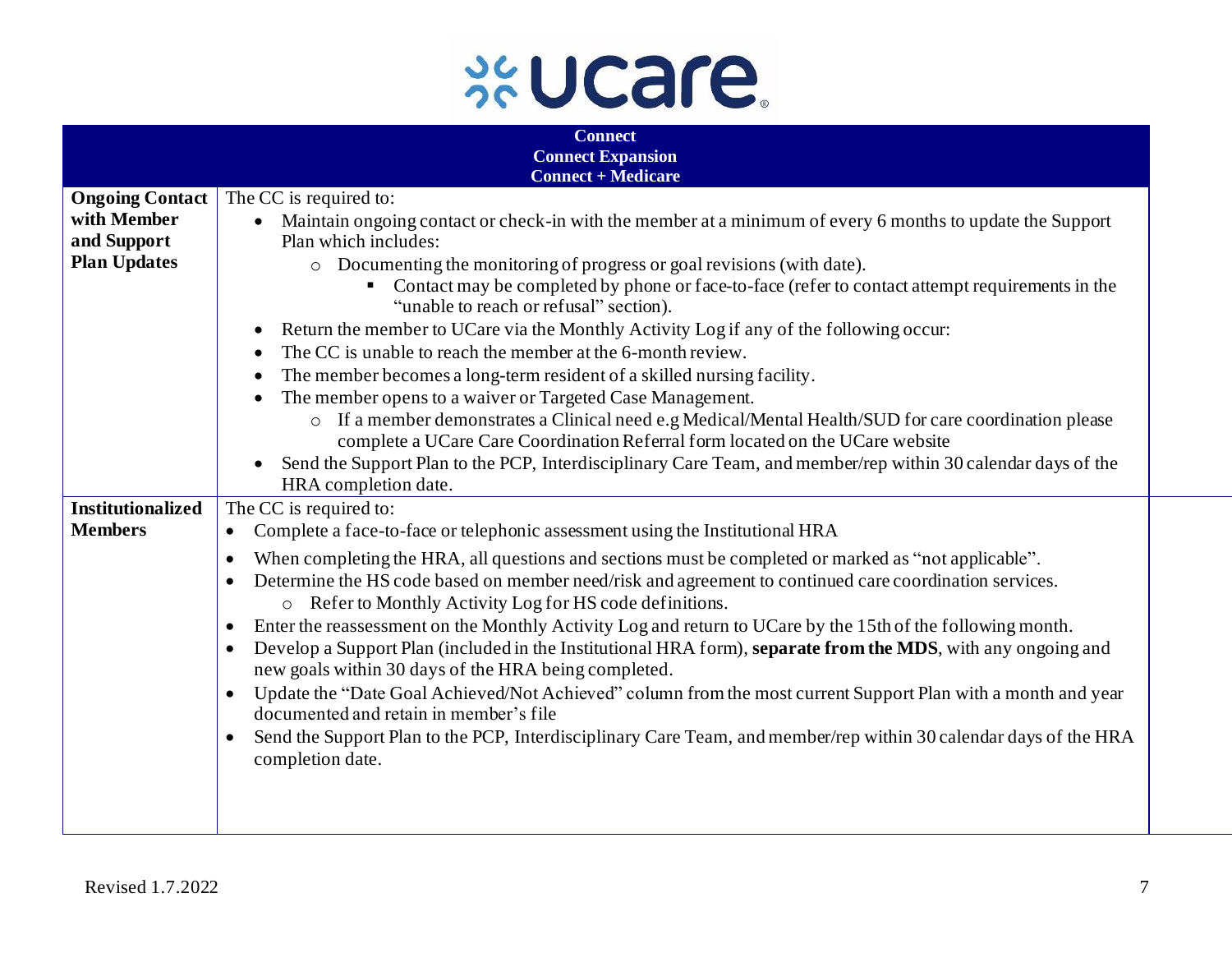

<span id="page-7-3"></span><span id="page-7-2"></span><span id="page-7-1"></span><span id="page-7-0"></span>

| <b>Connect</b>           |                                                                                                                                                                      |  |
|--------------------------|----------------------------------------------------------------------------------------------------------------------------------------------------------------------|--|
| <b>Connect Expansion</b> |                                                                                                                                                                      |  |
|                          | <b>Connect + Medicare</b>                                                                                                                                            |  |
| <b>Reassessment</b>      | The CC is required to:                                                                                                                                               |  |
|                          | Complete an assessment using the HRA WITHIN 365 days of the previous year's assessment AND upon a change in<br>$\bullet$                                             |  |
|                          | condition.                                                                                                                                                           |  |
|                          | When completing the HRA, all questions and sections must be completed or marked as "not applicable".<br>O                                                            |  |
|                          | Determine the HS code based on member need/risk and agreement to continued care coordination services.<br>$\bullet$                                                  |  |
|                          | Refer to Monthly Activity Log for HS code definitions.<br>$\circ$                                                                                                    |  |
|                          | Enter the reassessment on the Monthly Activity Log and return to UCare by the 15th of the following month.<br>$\bullet$                                              |  |
|                          | Update the "Date Goal Achieved/Not Achieved" column from the most current Support Plan with a month and year<br>$\bullet$<br>documented and retain in member's file. |  |
|                          | Develop a new Support Plan with ongoing and new goals within 30 days of the HRA being completed.<br>$\bullet$                                                        |  |
|                          | Send the Support Plan to the PCP, Interdisciplinary Care Team, and member/rep within 30 calendar days of the HRA<br>$\bullet$                                        |  |
|                          | completion date.                                                                                                                                                     |  |
| <b>Medicaid</b>          | The CC is required to:                                                                                                                                               |  |
| <b>Eligibility</b>       | Review the UCare Connect eligibility renewal report, provided by UCare on a monthly basis and remind members                                                         |  |
| <b>Renewals</b>          | when they are at risk of losing Medicaid eligibility due to incomplete or unprocessed Medical Assistance paperwork.                                                  |  |
|                          | The UCare Keep Your Coverage Team reaches out to members to see if they need additional assistance with maintaining                                                  |  |
|                          | eligibility.                                                                                                                                                         |  |
|                          | CC may collaborate with the Keep Your Coverage Team for support in assisting the member with maintaining<br>$\bullet$                                                |  |
|                          | eligibility.                                                                                                                                                         |  |
| Change in care           | The new Care Coordinator (CC) must notify the member of their name and phone number within 10 calendar days of                                                       |  |
| coordinator              | change in assignment. This can be done by phone or letter. The contact must be documented. If by letter, the CC must use                                             |  |
| (within the same         | UCare's approved Change in Care Coordinator Letter found on UCare's website. It is best practice to make an additional                                               |  |
| agency)                  | phone call to member after letter is sent.                                                                                                                           |  |
| <b>Reassessments</b>     | If a member's Medical Assistance (MA) terms, the CC is required to:                                                                                                  |  |
| <b>When Member</b>       | Complete any ongoing care coordination requirements that are needed for 90 days (e.g. HRA and Support Plan) after                                                    |  |
| is in the 90 Day         | the member's MA termed.                                                                                                                                              |  |
| <b>Grace Period</b>      | Retain the completed assessment documents in the member record.                                                                                                      |  |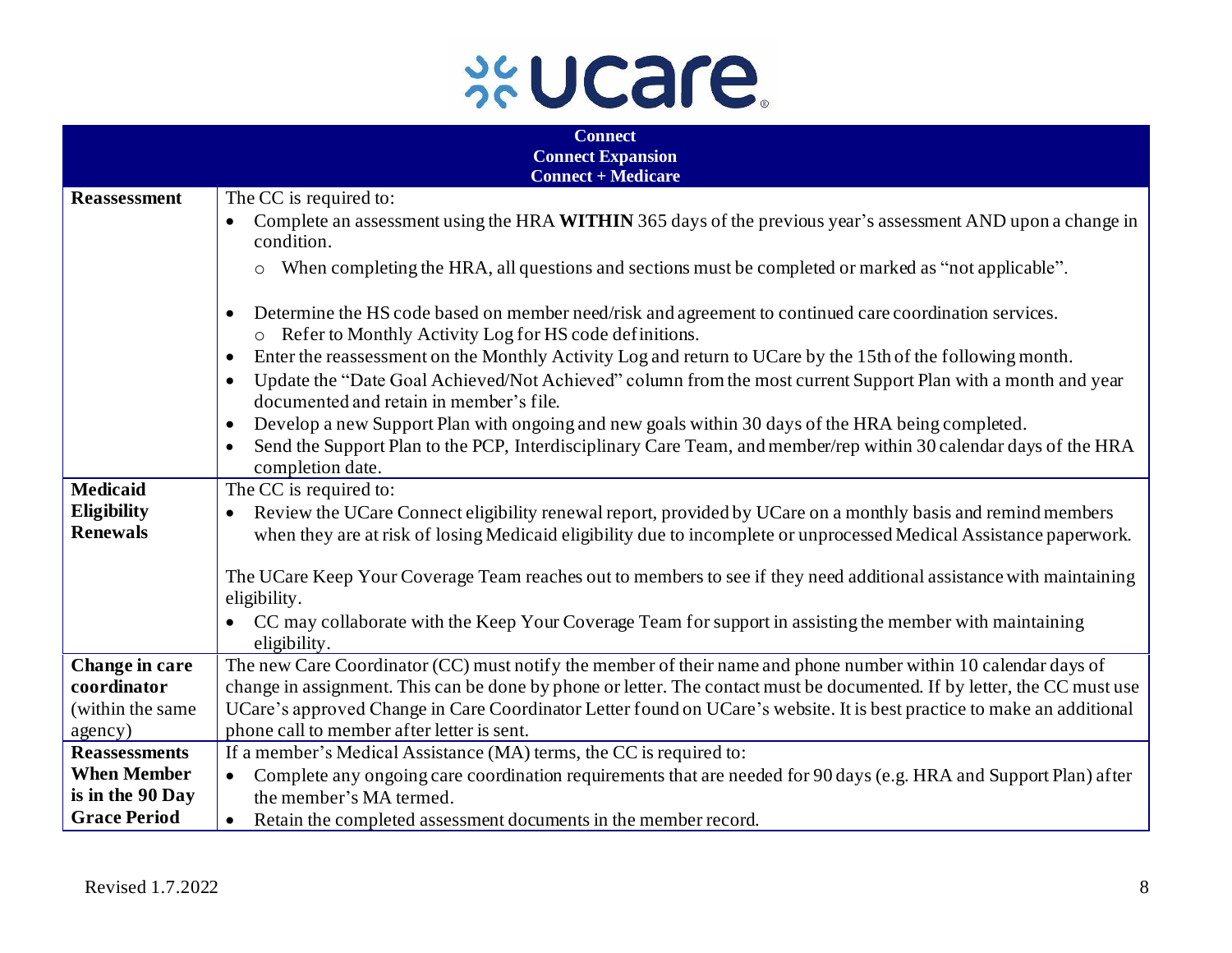# **xucare**.

<span id="page-8-1"></span><span id="page-8-0"></span>

|                      | <b>Connect</b><br><b>Connect Expansion</b>                                                                                                                                                                                                                                                           |
|----------------------|------------------------------------------------------------------------------------------------------------------------------------------------------------------------------------------------------------------------------------------------------------------------------------------------------|
| <b>After MA</b>      | <b>Connect + Medicare</b><br>When the member's MA is reinstated                                                                                                                                                                                                                                      |
| <b>Terminates</b>    | Enter the assessment date on the Monthly Activity Log                                                                                                                                                                                                                                                |
| <b>Advance</b>       | The CC is required to document on an annual basis that they discussed advance directives with the member and document                                                                                                                                                                                |
| <b>Directives</b>    | the result of conversation.                                                                                                                                                                                                                                                                          |
| <b>Transition of</b> | The CC is required to:                                                                                                                                                                                                                                                                               |
| Care (TOC)           | Assist with the member's planned and unplanned movement from one care setting (e.g., member's home, hospital,<br>and skilled nursing facility) to another care setting. Each movement from one setting to another is considered a<br>separate transition.                                            |
|                      | Notify the member's PCP of the admission, transfer, and/or discharge.<br>$\bullet$                                                                                                                                                                                                                   |
|                      | Notify the member's ICT of the admission, transfer, and/or discharge                                                                                                                                                                                                                                 |
|                      | o CC is expected to organize ICT meetings, as needed, to ensure the ICT members, the member, and authorized<br>representative (if applicable) are updated to any new developments related to the member's needs/care.                                                                                |
|                      | If applicable, update the member's Support Plan to reflect and additional needs or changes in the member's condition<br>Send a copy of the updated Support Plan to the member, authorized representative (if applicable), and the ICT<br>$\circ$<br>Refer to ICT section above for definition of ICT |
|                      | Conduct transition of care activities and document these activities on the "Transitions of Care Log" on UCare's<br>$\bullet$<br>website, according to the TOC Log instructions.                                                                                                                      |
|                      | Conduct a reassessment in the event of a care transition that may involve significant health changes, repeated or<br>$\bullet$<br>multiple falls, recurring hospital readmissions or emergency room visits.                                                                                          |
|                      | Follow-up with the member to discuss the care transition process, and any changes to their health status and Support<br>$\bullet$<br>Plan.                                                                                                                                                           |
|                      | Provide education about how to prevent readmission and <b>document this discussion in case notes</b> .<br>$\bullet$                                                                                                                                                                                  |
|                      | If the CC is notified about the transition(s) 15 days or more after the member has returned to their usual care setting, the<br>CC is not required to complete a TOC log, however, the CC is required to:                                                                                            |
|                      | Follow-up with the member to discuss the care transition process, and any changes to their health status and Support<br>Plan.                                                                                                                                                                        |
|                      | Provide education about how to prevent readmission and <b>document this discussion in case notes</b> .                                                                                                                                                                                               |
|                      | Refer to the TOC log instructions on the UCare website for additional instruction.                                                                                                                                                                                                                   |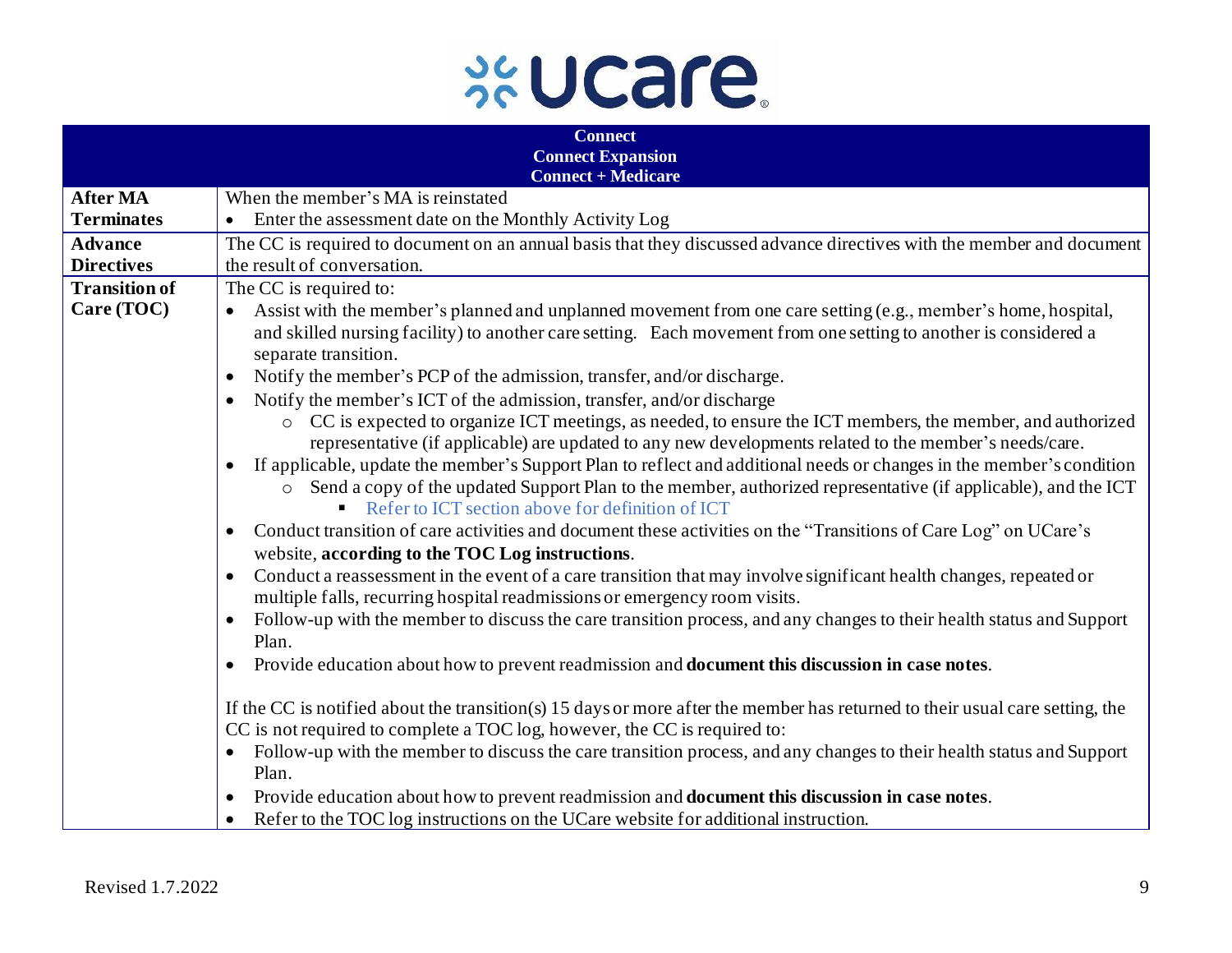

<span id="page-9-2"></span><span id="page-9-1"></span><span id="page-9-0"></span>

|                    | <b>Connect</b>                                                                                                                     |
|--------------------|------------------------------------------------------------------------------------------------------------------------------------|
|                    | <b>Connect Expansion</b>                                                                                                           |
|                    | <b>Connect + Medicare</b>                                                                                                          |
| Coordination       | The CC is required to make referrals and/or coordinate care with local/county social services and other community                  |
| with Local         | resources when a member is in need of:                                                                                             |
| <b>Agencies</b>    | Housing stabilization services<br>$\bullet$                                                                                        |
|                    | Pre-petition screening<br>$\bullet$                                                                                                |
|                    | Preadmission screening for HCBS<br>$\bullet$                                                                                       |
|                    | County case management for HCBS<br>$\bullet$                                                                                       |
|                    | Child protection<br>$\bullet$                                                                                                      |
|                    | Court ordered treatment.<br>$\bullet$                                                                                              |
|                    | Case management and service providers for people with developmental disabilities.<br>$\bullet$                                     |
|                    | Relocation service coordination<br>$\bullet$                                                                                       |
|                    | Adult protection<br>$\bullet$                                                                                                      |
|                    | Assessment of medical barriers to employment<br>$\bullet$                                                                          |
|                    | State Medical Review Team or Social Security disability determination<br>$\bullet$                                                 |
|                    | Working with Local Agency social service staff or county attorney staff for Enrollees who are victims or perpetrators<br>$\bullet$ |
|                    | in criminal cases                                                                                                                  |
|                    | Any other community resources, as appropriate.                                                                                     |
| <b>DTR</b>         | UCare or one of its utilization review (UR) delegates must review all services that require a medical necessity review.            |
| Requirements-      | UCare sends a denial, termination, or reduction (DTR) letter to the member any time services that require prior                    |
| <b>Medically</b>   | authorization and review of medical necessity according to UCare's prior authorization grid are denied, terminated, or             |
| <b>Necessary</b>   | reduced. A DTR of these services requires review and determination by a UCare Medical Director.                                    |
| <b>Services</b>    |                                                                                                                                    |
| <b>Transfer of</b> | The current (sending) CC is required to:                                                                                           |
| <b>Member</b>      | Complete the DHS-6037 form and send or fax the form to the new CC delegate (receiving) as soon as the enrollment<br>$\bullet$      |
| <b>Between</b>     | roster with the new delegate is indicated, but no later than the 15 <sup>th</sup> calendar day of the month.                       |
| <b>Delegates</b>   | Include the following supporting case documentation with the DHS-6037 form:<br>$\bullet$                                           |
|                    | Current HRA and any other relevant assessments<br>$\circ$                                                                          |
|                    | <b>Support Plan</b><br>$\circ$                                                                                                     |
|                    | Relevant case notes.<br>$\Omega$                                                                                                   |
|                    | The receiving CC is required to:                                                                                                   |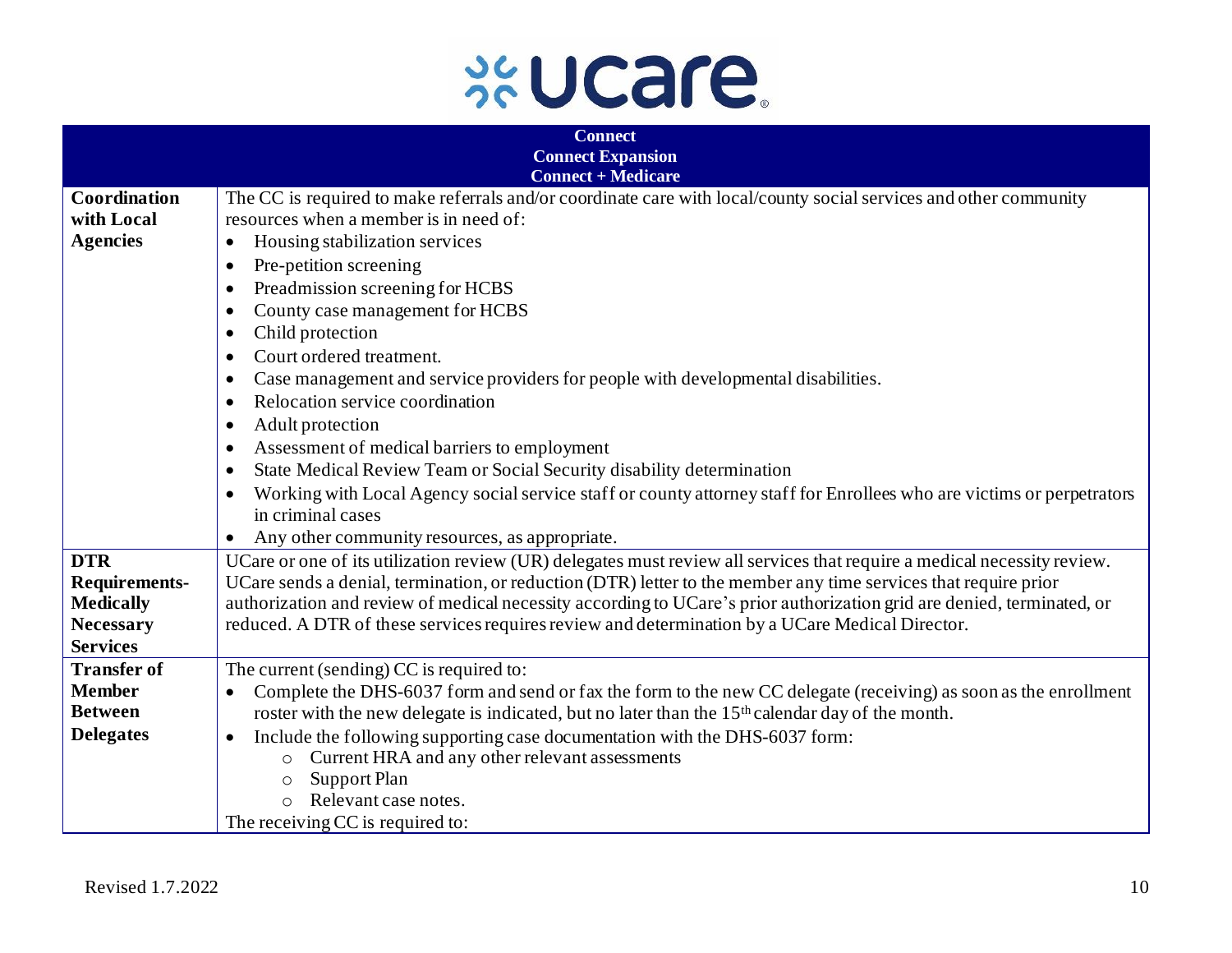

<span id="page-10-4"></span><span id="page-10-3"></span><span id="page-10-2"></span><span id="page-10-1"></span><span id="page-10-0"></span>

| <b>Connect</b>           |                                                                                                                                 |
|--------------------------|---------------------------------------------------------------------------------------------------------------------------------|
| <b>Connect Expansion</b> |                                                                                                                                 |
|                          | <b>Connect + Medicare</b>                                                                                                       |
|                          | Contact the transferred member within 10 calendar days of assignment, by letter or phone, to introduce the new CC.<br>$\bullet$ |
|                          | Review the DHS-6037 form, assessments, and current Support Plan with the member and document this review in the<br>$\bullet$    |
|                          | member record.                                                                                                                  |
|                          | Identify when the next assessment is due. Reassessments should be kept on schedule, refer to the reassessment section           |
|                          | for detail.                                                                                                                     |
|                          | Complete the Transitional Health Risk Assessment form and attach to the most current assessment (HRA). This may<br>$\bullet$    |
|                          | be conducted via phone or in person.                                                                                            |
|                          | Complete a HRA and Support Plan if unable to obtain a copy of the most recent HRA and Support Plan from the<br>$\bullet$        |
|                          | previous CC.                                                                                                                    |
|                          | Enter any assessments on the Monthly Activity Log.<br>$\bullet$                                                                 |
| <b>Transfer of</b>       | The current (sending) CC is required to:                                                                                        |
| <b>Member to</b>         | Complete the DHS-6037 form and send or fax the form to the new CC delegate (receiving) as soon as the enrollment<br>$\bullet$   |
| MSHO/MSC+                | roster with the new delegate is indicated, but no later than the 15 <sup>th</sup> calendar day of the month.                    |
| <b>Delegates</b>         | Include the following supporting case documentation with the DHS-6037 form:<br>$\bullet$                                        |
|                          | Current HRA and any other relevant assessments<br>$\circ$                                                                       |
|                          | <b>Support Plan</b><br>$\circ$                                                                                                  |
|                          | Relevant case notes.<br>$\circ$                                                                                                 |
| <b>Actions For</b>       | The CC is required to:                                                                                                          |
| <b>When a Member</b>     | Send the DHS-5181 form to the county to inform them of the member's new address and date of move.                               |
| <b>Moves</b>             | Maintain a copy of this in the member record.<br>$\circ$                                                                        |
|                          | • Assist the member in updating their address with the county financial worker as needed.                                       |
| <b>Member Death</b>      | The CC is required to:                                                                                                          |
|                          | Complete the UCare Death Notification form and submit to UCare.<br>$\bullet$                                                    |
|                          | Complete the DHS-5181 form and send it to the county financial worker.<br>$\bullet$                                             |
| <b>Documentation</b>     | The CC is required to document in the member record:                                                                            |
| <b>Requirements</b>      | All evidence of care coordination requirements as stated in this document are being met.<br>$\bullet$                           |
|                          | All attempts of any of the requirements that were attempted but not completed.                                                  |
| <b>Policies and</b>      | UCare and all care coordination delegates are required to have policies and/or procedures that support all the above stated     |
| <b>Procedures</b>        | requirements.                                                                                                                   |